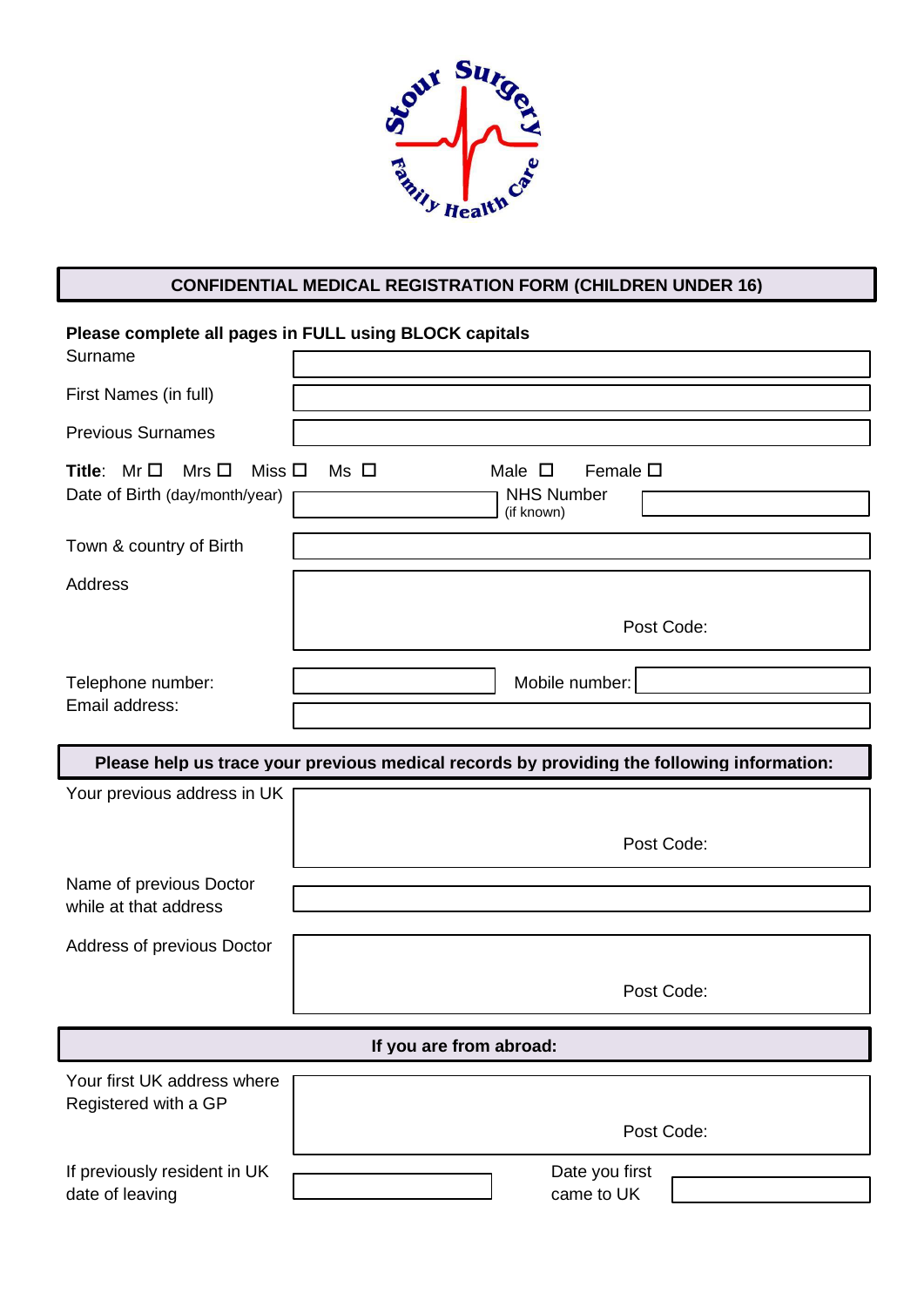| <b>Personal Medical History</b> |  |  |
|---------------------------------|--|--|
|---------------------------------|--|--|

| Type of Birth:<br>(eg normal, forceps, Caesarean<br>If under 5) |  |                                                 |  |
|-----------------------------------------------------------------|--|-------------------------------------------------|--|
| Birth Weight:<br>$($ f under 5 $)$                              |  | Feeding:<br>(Breast or bottlefed<br>If under 5) |  |

Has your child ever suffered from any important medical illness, operation or admission to hospital? If so please enter details below:

| <b>Condition</b> | Year diagnosed | Ongoing |
|------------------|----------------|---------|
|                  |                | Yes/No  |
|                  |                |         |
|                  |                | Yes/No  |
|                  |                |         |
|                  |                | Yes/No  |
|                  |                |         |

**Smoking Status**

## **Over 15's Only**

Do you smoke? **Yes/No**

If NO have you ever smoked, when did you stop?..........................................................................

If YES how many do you smoke a day? ……………………………………………………………….

### **Family History**

Have any close relatives (*father, mother, sister, brother only*) ever suffered from: (please indicate who in the boxes)

| Heart attack | <b>Stroke</b> | <b>Diabetes</b> | High blood<br>pressure | Asthma | Glaucoma | Cancer |
|--------------|---------------|-----------------|------------------------|--------|----------|--------|
|              |               |                 |                        |        |          |        |

#### **Immunisations**

Please provide details of your childs immunisations with dates if possible (under 5's).

| <b>Immunsation</b> | <b>Date</b> | Immunisation            | <b>Date</b> |
|--------------------|-------------|-------------------------|-------------|
| <b>Tetanus</b>     |             | <b>Booster: Tetanus</b> |             |
| Whooping Cough     |             | Booster: Diphtheria     |             |
| Polio              |             | Booster: Polio          |             |
| <b>HiB</b>         |             | <b>Booster: MMR</b>     |             |
| <b>Measles</b>     |             |                         |             |
| <b>MMR</b>         |             |                         |             |
| BCG (TB)           |             |                         |             |
| <b>Meningitis</b>  |             |                         |             |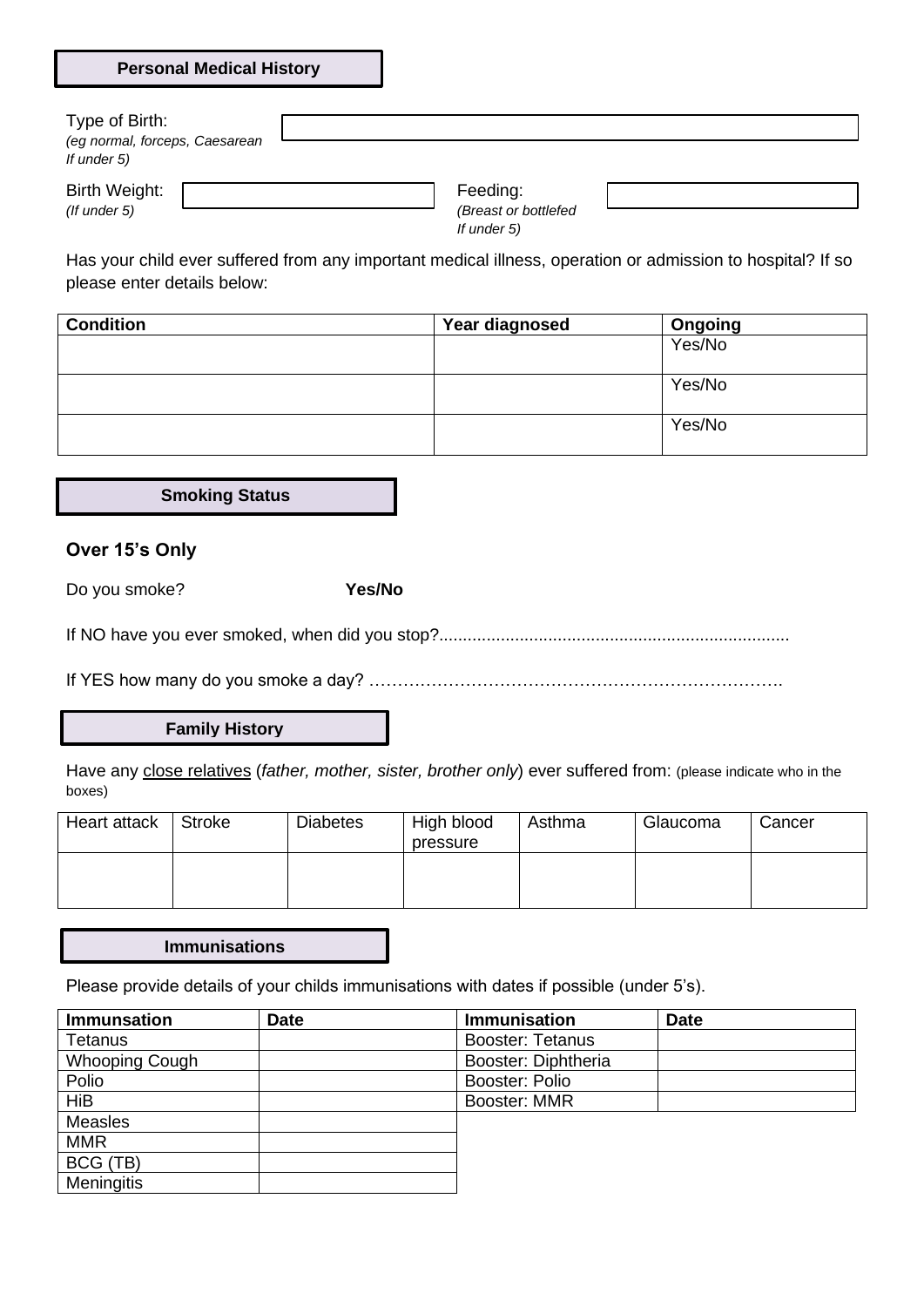| <b>List of Current Medication</b> |  |
|-----------------------------------|--|
|-----------------------------------|--|

| <b>Name of medication</b> | <b>Dosage</b> |
|---------------------------|---------------|
|                           |               |
|                           |               |
|                           |               |
|                           |               |

**Allergies**

Please list any allergies you have to any drugs/medication:

| <b>Name of medication</b><br>What was the problem or upset? |                |                   |                                     |               |                  |
|-------------------------------------------------------------|----------------|-------------------|-------------------------------------|---------------|------------------|
|                                                             |                |                   |                                     |               |                  |
|                                                             |                |                   |                                     |               |                  |
|                                                             |                |                   |                                     |               |                  |
| <b>Ethnicity</b>                                            |                |                   |                                     |               |                  |
|                                                             |                |                   |                                     |               |                  |
| <b>British or mixed British</b><br>Ц                        | $\Box$ Irish   | African<br>$\Box$ | $\Box$ Caribbean                    | $\Box$ Indian | $\Box$ Pakistani |
| Bangladeshi<br>Ц<br>Decline to state                        | $\Box$ Chinese | $\Box$            | Other (please state):               |               |                  |
|                                                             |                |                   |                                     |               |                  |
|                                                             |                |                   |                                     |               |                  |
| <b>Next of Kin</b>                                          |                |                   |                                     |               |                  |
|                                                             |                |                   |                                     |               |                  |
| Name:                                                       |                |                   | Tel. contact                        |               |                  |
| Relationship:                                               |                |                   | number:                             |               |                  |
|                                                             |                |                   |                                     |               |                  |
|                                                             |                |                   | <b>NHS Organ Donor Registration</b> |               |                  |

As of May 2020, Organ donation in England has moved to an 'opt out' system. This means that all adults in England will be considered to have agreed to be an organ donor when they die unless they have recorded a decision not to donate or are in one of the [excluded groups.](https://www.organdonation.nhs.uk/uk-laws/organ-donation-law-in-england/#who)

You still have a choice whether or not you wish to become a donor.

**You can record your organ donation decision on the NHS Organ Donor Register by visiting the website [https://www.organdonation.nhs.uk/register-your-decision/.](https://www.organdonation.nhs.uk/register-your-decision/) Alternatively, you can phone the dedicated helpline on 0300 303 2094**

## **NHS Blood Donor registration:**

For information on how to become a blood donor please visit the **NHS Blood Donor website**: [www.blood.co.uk](http://www.blood.co.uk/)</u>. Alternatively, you can phone the dedicated helpline on 0300 123 2323 or email [customer.services@nhsbt.nhs.uk](mailto:customer.services@nhsbt.nhs.uk)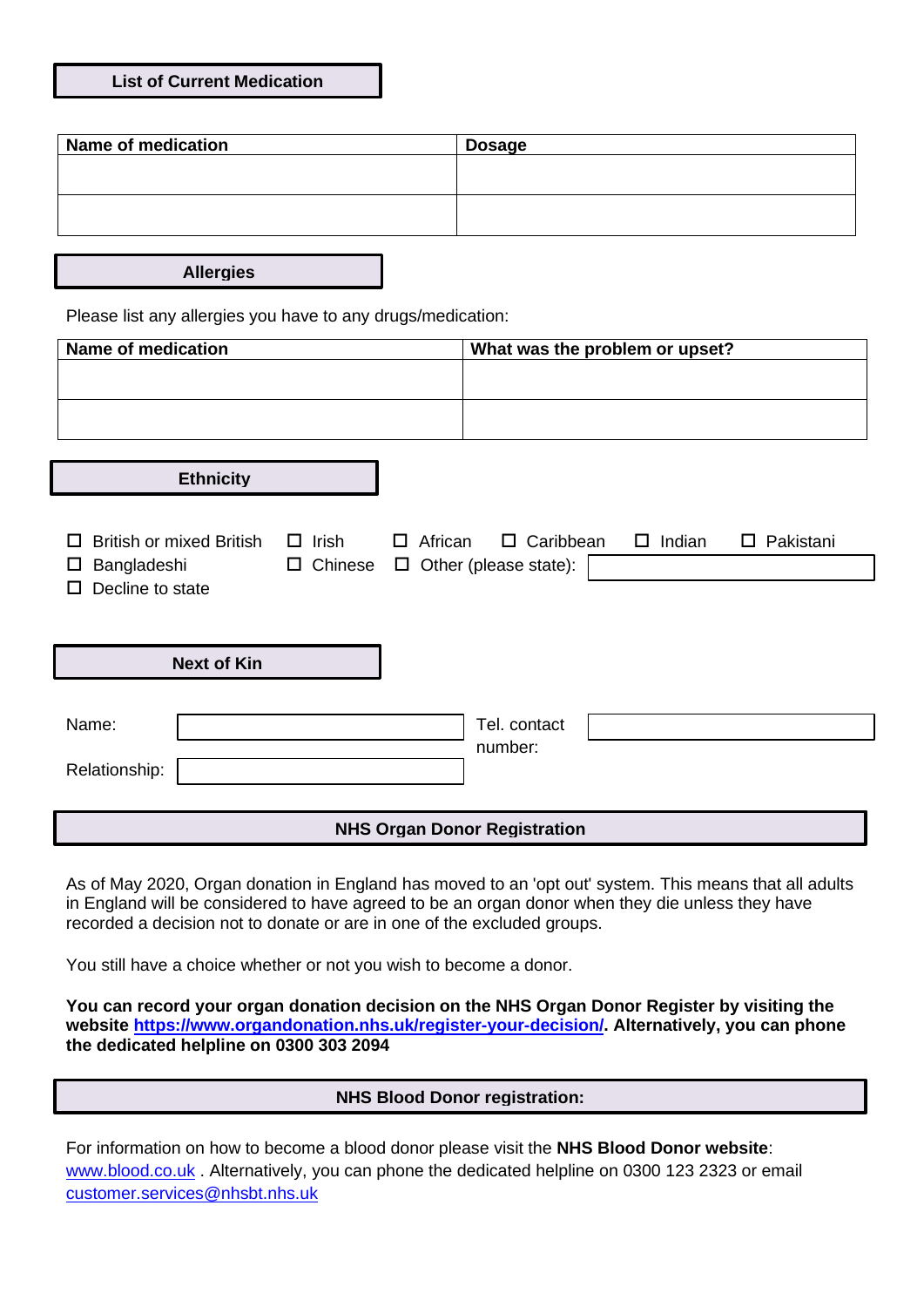**Data Sharing Consent Choices**

|                                       | As a default, we will set your record as available to share both in SystmOne and the Summary                                                                                                                                                                                         |
|---------------------------------------|--------------------------------------------------------------------------------------------------------------------------------------------------------------------------------------------------------------------------------------------------------------------------------------|
|                                       | Care Record. For further information on data sharing please read the attached information leaflet.                                                                                                                                                                                   |
| care for you?<br>Yes<br>No, never     | Do you consent to your GP Practice sharing your health record with other local organisations who<br>(recommended option)<br>No, except in an emergency.<br>(not recommended)                                                                                                         |
| for you?<br>Yes<br>No                 | Do you consent to your GP Practice viewing your health record from other organisations that care<br>(recommended option)                                                                                                                                                             |
| <b>Your Summary Care Record (SCR)</b> |                                                                                                                                                                                                                                                                                      |
| Yes                                   | Do you consent to having an Enhanced Summary Care Record with Additional Information?<br>(recommended option)<br>No, Basic Summary Care Record only<br>No, I do not want a Summary Care Record                                                                                       |
| <b>Dorset Care Record (DCR)</b>       |                                                                                                                                                                                                                                                                                      |
| 200 0026.                             | For more detailed information visit the Dorset Care Record (DCR) website. To opt out at any time<br>complete the online form https://news.dorsetcouncil.gov.uk/dorset-care-record or by calling 0345                                                                                 |
|                                       | Data sharing for Research (Not for direct care)                                                                                                                                                                                                                                      |
|                                       | If you do not mind your data being used for research purposes, you do not need to do anything else.<br>To opt-out, visit the 'Your NHS Data Matters' website - www.nhs.uk/your-nhs-data-matters - where<br>you can find out more about data sharing and set a national data opt-out. |
| <b>Signature</b>                      |                                                                                                                                                                                                                                                                                      |
|                                       |                                                                                                                                                                                                                                                                                      |
| Signature                             | Signed on behalf of patient                                                                                                                                                                                                                                                          |
| Name                                  |                                                                                                                                                                                                                                                                                      |